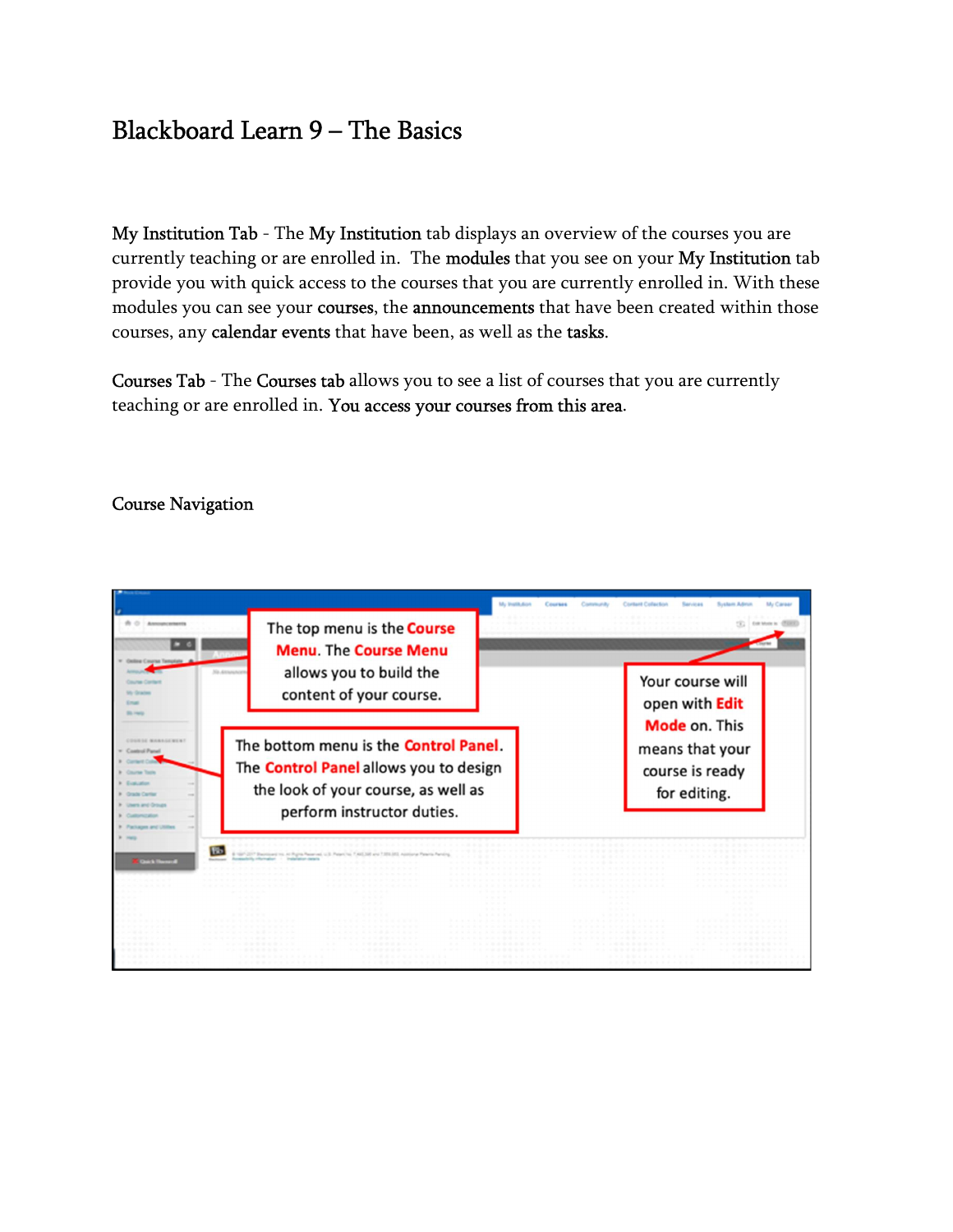## Building Content

Creating Course Content - With Edit Mode on, under Course Content, hold your mouse over Build Content.

| Content ©                              |                                    |  |  |  |  |
|----------------------------------------|------------------------------------|--|--|--|--|
| <b>Build Content <math>\vee</math></b> | <b>Tools</b><br><b>Assessments</b> |  |  |  |  |
| Create                                 | New Page                           |  |  |  |  |
| Item                                   | <b>Content Folder</b>              |  |  |  |  |
| File                                   | Module Page                        |  |  |  |  |
| Audio                                  | <b>Blank Page</b>                  |  |  |  |  |
| Image                                  | <b>Mashups</b>                     |  |  |  |  |
| Video                                  | <b>Flickr Photo</b>                |  |  |  |  |
| Web Link                               | SlideShare Presentation            |  |  |  |  |
| <b>Learning Module</b>                 | YouTube Video                      |  |  |  |  |
| Lesson Plan                            | Mashups - Infobase                 |  |  |  |  |
| Objectives                             | <b>BBB Text Editor Mashup</b>      |  |  |  |  |
| Course Link                            | <b>MEDIAL</b>                      |  |  |  |  |
|                                        | <b>Blackboard Open Content</b>     |  |  |  |  |
| Content Package (SCORM)                | <b>Instructor Mix</b>              |  |  |  |  |

**Item** - A content item is any type of **file**, text, image, or link that appears to users in a Content Area, Learning Module, Lesson Plan, or content folder.

File - Use the File content type to add a file that can be selected and viewed as a page within the course or as a separate piece of content in a separate browser window. Learning Module - A Learning Module is a collection of Content Items focused on a

specific subject that students can navigate at their own pace.

Lesson Plan - A Lesson Plan is special content type that combines information about the lesson itself with the curriculum resources used to teach it.

Content Folders - A Content Folder is a way of organizing content items. Content Folders and sub-folders set up a hierarchy to group related material together.

Web Link - A Web Link is a shortcut to a Web resource. Add a Web Link to a Content

Area to provide a quick access point to relevant materials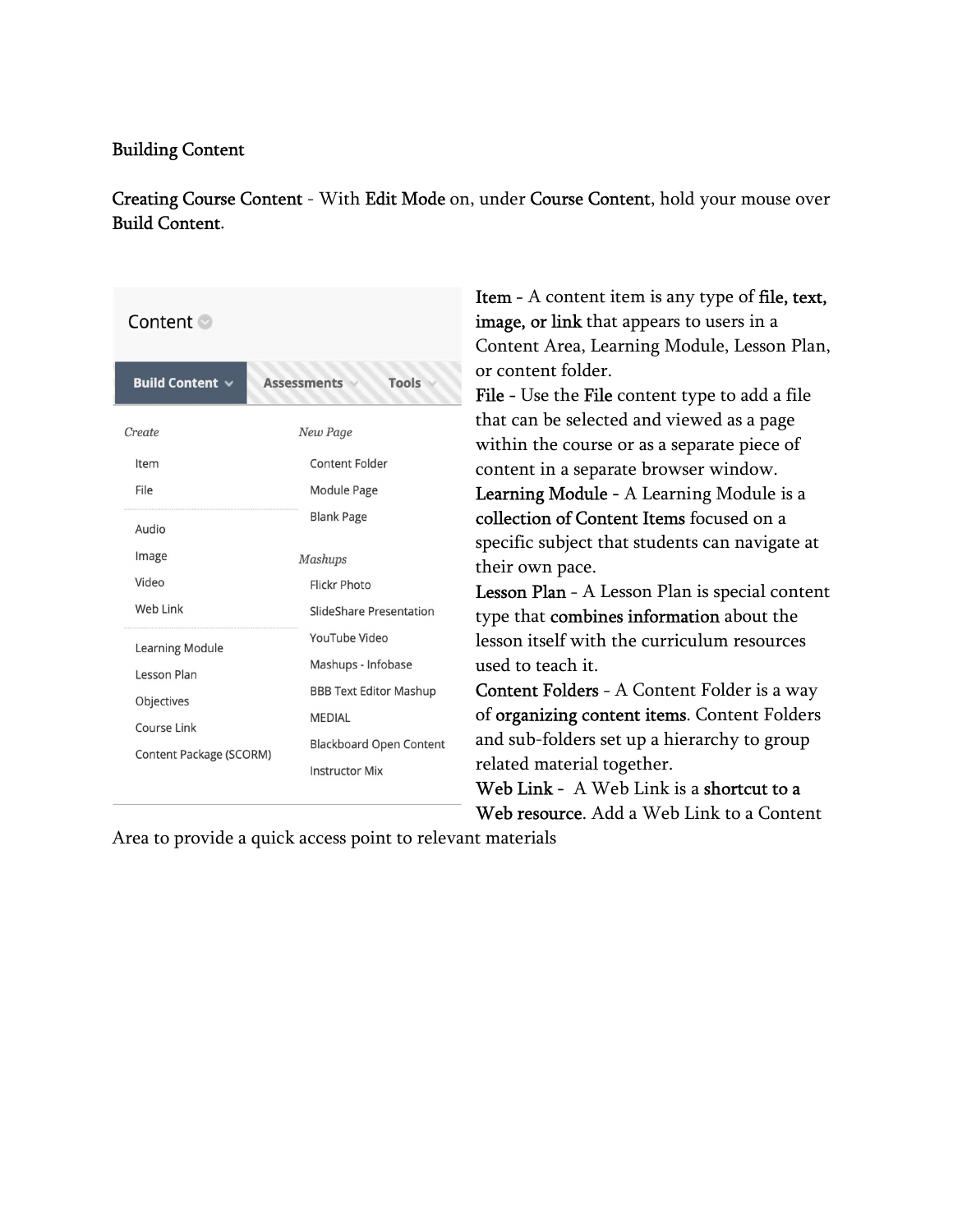## Creating Assessments:



Exercise/Assessments - Exercises are a form of assessment that adds a column to the Results Center. Use the Results Center to assign results and give feedback to each student.

Tests and Surveys- You can use tests and surveys to measure student knowledge, gauge progress, and gather information from students.

Tools: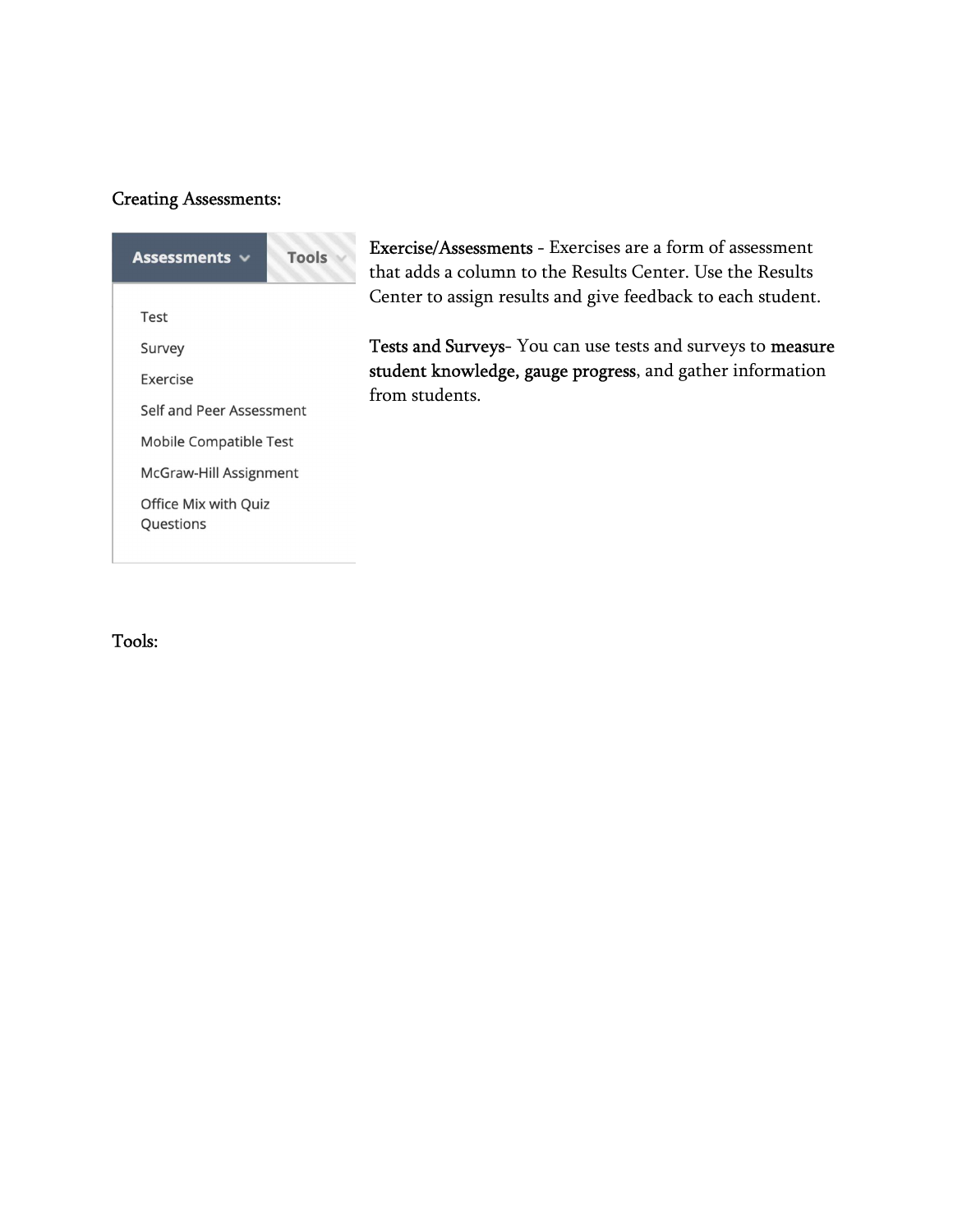| Tools $\vee$                  | <b>Partner Content</b> | <b>Discussion Boards</b> - Adding a link to a Discussion Board        |  |  |
|-------------------------------|------------------------|-----------------------------------------------------------------------|--|--|
|                               |                        | forum places the forum in the Content Area. Users interact            |  |  |
| Discussion Board              |                        | with each other in the same area where they discover                  |  |  |
| <b>Blogs</b>                  |                        | content                                                               |  |  |
|                               |                        | <b>Blogs</b> - A Blog is a collaborative tool that allows Students to |  |  |
| Journals                      |                        | post their personal reflection about the Course or discuss            |  |  |
| Wikis                         |                        | and analyze Course-related materials.                                 |  |  |
| Groups                        |                        | <b>Journals</b> - Journals are a self-reflective tool that allows     |  |  |
| <b>Tools Area</b>             |                        | Students to post their personal reflections about the Course          |  |  |
|                               |                        | or discuss and analyze Course-related materials.                      |  |  |
| Content Tool - FOD - Infobase |                        | Wikis - Add a Link to the Wiki listing page or a specific             |  |  |
| <b>Blackboard Collaborate</b> |                        | Wiki in a Content Area. Users interact with each other in             |  |  |
| Content - FOD - Infobase      |                        | the same area where they discover content.                            |  |  |
|                               |                        | <b>Groups</b> - Users can be placed in groups and assigned group      |  |  |
| Big Blue Button (recorded)    |                        | work. Please avoid using single member groups.                        |  |  |
| <b>McGraw-Hill Content</b>    |                        | Achievements - These items can be linked to gradable                  |  |  |
| <b>Big Blue Button</b>        |                        | content to show that the student achieved a Course                    |  |  |
| <b>Magna Commons</b>          |                        | Milestone, Course Completion, or a Custom Award.                      |  |  |
| Achievements                  |                        |                                                                       |  |  |

Announcements - Announcements are an ideal way to post time-sensitive information critical to course success. Announcements are sent to all users in the course, and can be seen through student notification modules and student email.

Creating Announcements - Choose announcements from the Course Menu, then select Create Announcement. Fill in the Subject line, and then type your announcement in the Text Editor. Choose to send an Email and apply your date restrictions (If applicable) and click Submit.

Grade Center: